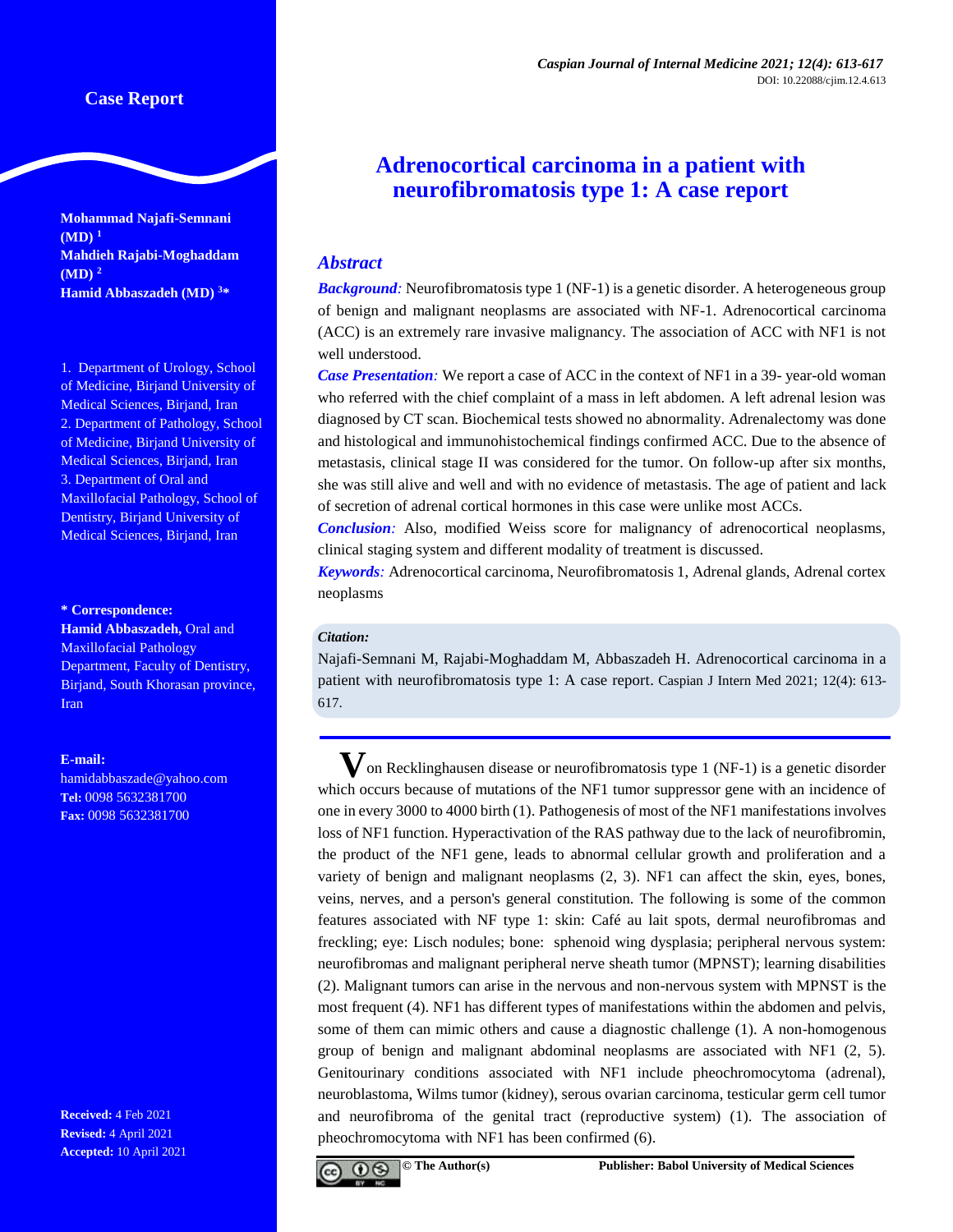The incidence of pheochromocytoma, a neuroendocrine tumor which usually develops in adrenal medulla, is approximately 0.1%–5.7% in NF1 patients (7, 8). Adrenocortical carcinoma (ACC) is an extremely rare invasive malignancy which occurs in the cortex of adrenal glands.

The incidence is 0.7 to 2.0 cases per million per year (9). The diagnosis of this condition is challenging. ACC has seldom occurred in NF1 patients (6). There is no definite association between NF1 with ACC (6, 10).

## **Case Presentation**

This report was confirmed by ethics committee of our university (# IR.BUMS.REC.1399.545). Conscious consent was obtained from the participant. A mentally retarded 39 year-old female referred to urology unit of Razi Hospital in Birjand, Iran, with a painless lesion on left side of her abdomen for one month duration. There were brown spots and soft tissue masses throughout her body from childhood. Past medical history showed that the patient was a confirmed case of neurofibromatosis type 1, diagnosed at the age of 8; she had multiple Café-au-lait skin lesions from that time and gradually developed learning disabilities. She was oriented during examination. There was no family history of endocrine malignancy or endocrinopathy. The cranial nerve examination was normal. Blood pressure was 105/65 mmHg. Café-au-lait macules, axillary freckling and multiple masses compatible with cutaneous neurofibromas were evident on skin (figure 1).



**Figure 1: Multiple cutaneous neurofibromas on skin of hands and abdomen**

On ocular examination, bilateral peripapillary atrophy, optic disc pallor and Lisch nodules were evident. Abdominal and pelvic CT scans and MRI were requested for the patient. On CT scan, a heterogeneous mass with internal necrotic areas and small foci of calcification in the vicinity of the tail of the pancreas was observed; its dimensions were  $152 \times 137 \times 110$ mm; its boundaries were not distinguished from the pancreas. On MRI, a heterogeneous area with the dimensions of 146  $\times$ 113 mm in the left adrenal was reported; it included cystic areas and internal vessels and also had the compressive effect on the right kidney (figure 2).



**Figure 2: Abdominal and pelvic CT scan showing a heterogeneous mass with in the left adrenal anatomical location in the vicinity of the tail of the pancreas**

Additional biochemical tests were requested with suspicious to adrenal neoplasms especially pheochromocytoma. Urine analysis showed that normetanephrine was 291 μg/24 hours (reference value: <600 μg/24 hours) and vanillylmandelic acid (VMA) was 4.3mg/24 hours (reference value in adult: up to 13.6 mg/24 hours). Cortisol AM was 18.1μg/dL (reference value in 8AM-10AM: 3.95-27.2). Dehydroepiandrosterone sulfate (DHEAS) was 0.38 μg/ml (reference value in females: 0.35-4.2). These findings were not compatible with the clinical diagnosis of pheochromocytoma. The patient became a candidate for surgical removal of tumor. The patient underwent surgery with thoracoabdominal approach on the tenth rib. There was so much bleeding during the operation. There was severe tumor adhesion to the diaphragm and retroperitoneum around the aorta and superior vena cava. The tumor was completely excised with intact capsule. Lymphadenectomy was done for aortic lymph nodes (figure 3).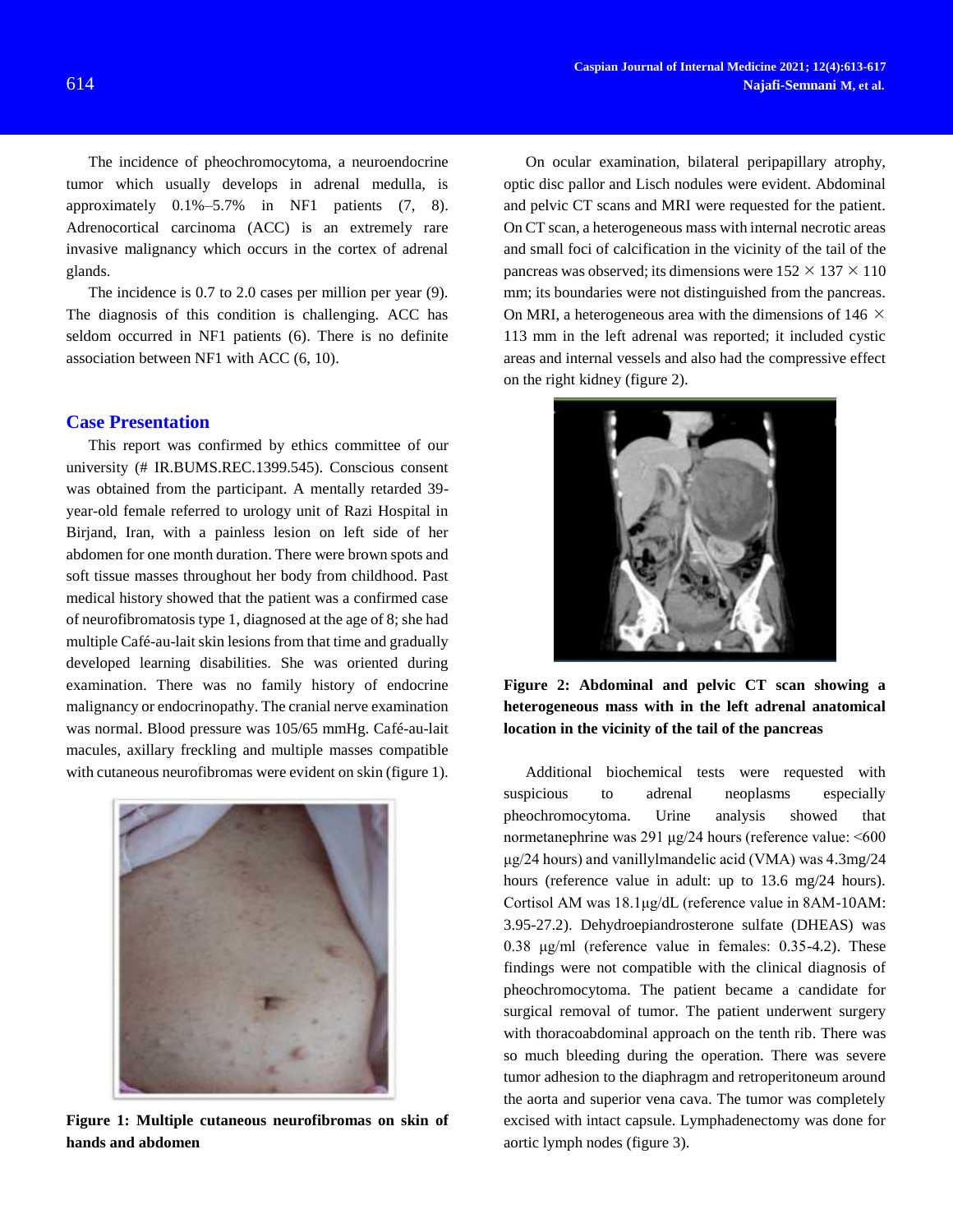

**Figure 3: Intraoperative view of complete tumor resection**

The patient was discharged from the hospital 7 days after the operation. The tumor was sent for histopathological examination. On microscopic examination, an encapsulated neoplastic proliferation with a diffuse pattern was seen composed of giant cells with abundant acidophilic cytoplasm and bizarre pleomorphic and vesicular nuclei, occasionally with prominent nucleoli and intranuclear halo. Atypical mitotic figures, hemorrhage, necrosis and inflammatory infiltration were also noted. Remnant of normal adrenal tissue was seen. Occasionally, tumor cells had a perivascular pattern (figure 4).



**Figure 4: Presence of giant cells with bizarre pleomorphic nuclei on microscopic examination**

Lymph nodes showed no evidence of neoplastic cells. Microscopic findings were suggestive of a malignant neoplasm with the following differential diagnosis: 1- Adrenocortical neoplasm 2- Adrenomedullary neoplasm 3- Metastatic tumor. For differential diagnosis immunohistochemical (IHC) studies for chromogranin, synaptophysin (neuroendocrine markers), Melan-A, vimentin,

CD-10, Inhibin, and Cytokeratin AE1/AE3 were recommended. The cells of tumor stained for synaptophysin and did not stain for Pax8, cytokeratin AE1/AE3, CD10, EMA and Chromogranin; the tumor cells were focally stained for Melan-A, vimentin and Inhibin. Based on histopathological and immunohistochemical findings, the diagnosis of adrenocortical neoplasm was confirmed. According to Weiss criteria, modified for considering an adrenocortical tumor as malignant (11), findings were compatible with adrenocortical carcinoma. A chest CT scan and whole-body bone scan was performed and no suspected mass was found on the scans. Due to the absence of regional and distant metastases, the clinical stage II was assigned to the tumor. Six months after the diagnosis of the tumor, the patient was still alive and well; no particular problems were reported by the patient and her family. The patient did not show manifestation of inadequate production of adrenal hormones and biochemical findings were also normal. Follow-up CT scans did not find any evidence of metastasis.

## **Discussion**

Ten to fifteen percent of ACCs are inherited with a mutated gene but there is no evidence to suggest an association between NF-1 and ACCs (10). ACCs are very rare malignancies and seen with a greater frequency in children less than 5 years old and adults over 40 years of age; two thirds of them are capable of secreting an excess of corticosteroid hormones (hormonally functional) which can result in malignant hypertension, Cushing disease and virilization; nevertheless, non-functional tumors are occasionally detected. However, non-functional tumors cause a diagnostic challenge because they are diagnosed incidentally (10). In our case, the patient's age did not match with the age distribution of patients of ACC. Due to the lack of secretion of corticosteroid hormones, in our case, this was not consistent with that in the majority of ACCs; malignant hypertension, Cushing disease and virilization were not observed in our case.

Women affected more frequently to ACCs; functional ACCs are seen more frequently in women (11). In terms of gender, our case is consistent with most ACCs, but the cancer in our case, despite occurring in a woman, was non-functional.

Weiss criteria, modified for considering an adrenocortical tumor as malignant are: Mitoses >5 per 50 HPFs; atypical mitoses; clear cells  $\leq 25\%$  of tumor cells; necrosis, capsule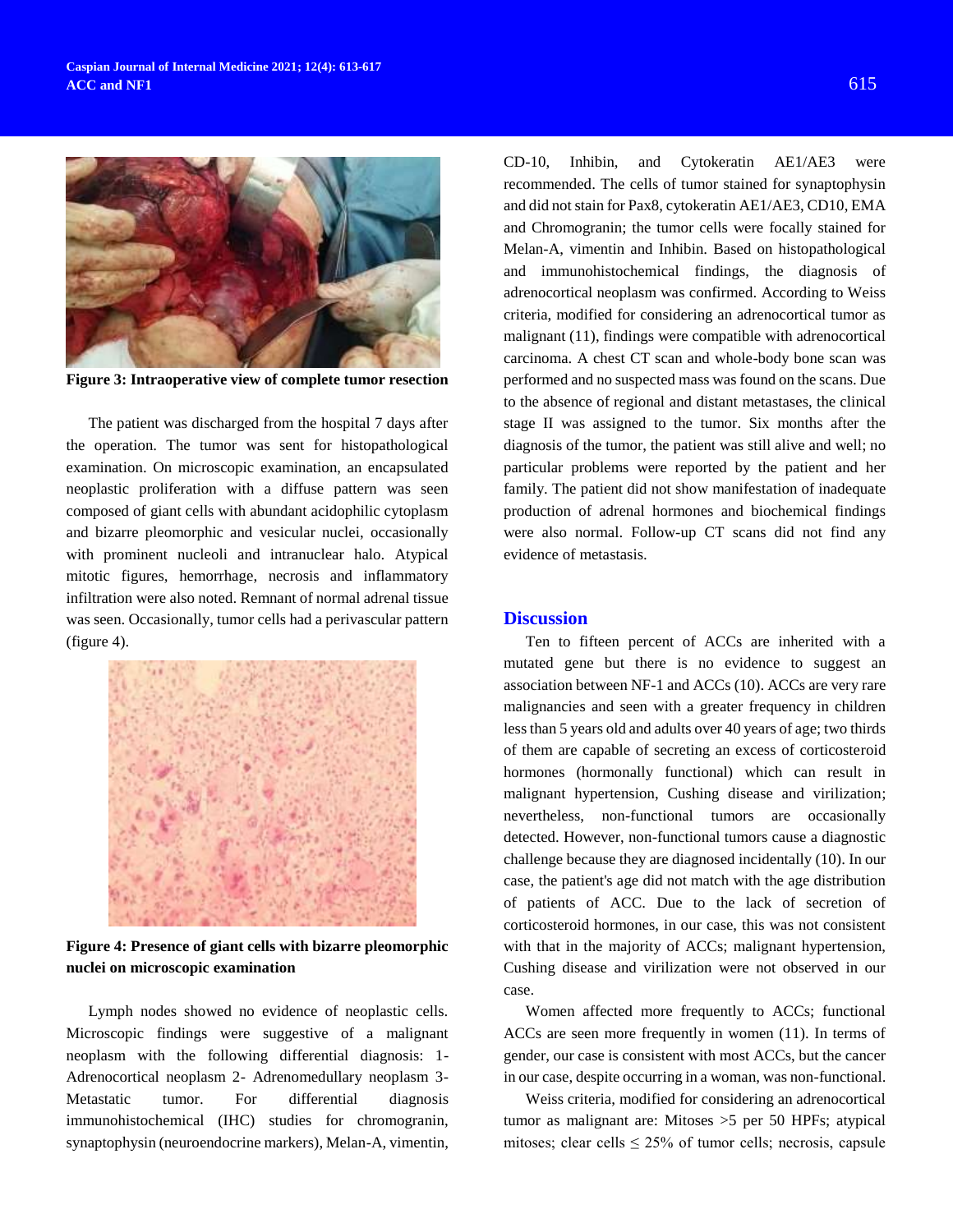invasion. In this system, calculation is as follows:  $2 \times$  mitoses  $+ 2 \times$  clear cytoplasm + atypical mitoses + necrosis + capsule invasion; score is 0 for criteria that do not exist and score is 1 for criteria that exist; score  $\geq$  3 is in favor of a malignant neoplasm (11). The histopathological findings of our case met all Weiss criteria except capsular invasion. As a result, modified Weiss score was 6; this score is in favor of malignancy (adrenocortical carcinoma).

Kollurage et al. reported a case of metastatic ACC in a five-month-old baby with NF1 which presented with adrenal crisis (10); the adrenal crisis in their case was contradictory to our case. Most of adrenocortical carcinomas metastasized at onset (10). There was a difference between our case and the case report of Kollurage et al. and the majority of ACCs due to the absence of metastasis at the time of diagnosis.

Menon et al. presented a 49 -year-old woman who had adrenocortical carcinoma along with NF-1 (6). Laboratory reports indicated mild increase in production of cortisol and increased amounts of androgens. They reported elevated levels of androgen precursors including DHEA as well as the glucocorticoid precursor. These biochemical findings were contradictory to those in our case. This is because the ACC in their case was functional and produced cortisol, but in our case, it was non-functional and did not produce hormones. Clinically, their case was not in favor of pheochromocytoma. The clinical manifestations of both cases were similar in this respect. The size of tumor in their case report was  $8.7 \times 8.6$ cm. The size of the tumor of our case was about twice the size of the tumor of their case. There was coordination between the two case reports with respect to absence of metastasis. As in our case, they chose open adrenalectomy to treat their patient. Modified Weiss scores of both cases were 6. Clinical stage of both cases was the same.

Wagner et al. reported a 3-year-old girl with NF1 who showed virilization; excision of adrenal gland showed an adrenocortical carcinoma which metastasized after a few months (12); Virilization and systemic metastases in their case were in contradictory to our case. After a post-surgical course, adjunctive chemotherapy was done. In their case, unlike in our case, the patient underwent chemotherapy due to metastasis.

Gutmann et al. reported an adrenal gland tumor from a 49 year-old female with neurofibromatosis type I (13); it is not clear whether this was an ACC. Minkiewicz et al. presented a 57-year-old female with NF-1 who presented during her lifetime three neoplasms including endometrial cancer, ACC and gastrointestinal stromal tumor (GIST) (14). Unlike our case, their case had hypertension at diagnosis. Similar to our case, cortisol, androgens, and catecholamine metabolite levels were within the normal range. IHC report of their case was as follows: Melan A  $(+)$ , inhibin  $(-)$ , chromogranin A  $(-)$ , synaptophysin (-), S100 (-). Except synaptophysin, the other findings were the same as in our case.

European Network for the Study of Adrenal Tumors (ENSAT) stage is used for staging of adrenal cancers. In this system, stage I means T1 N0 M0, stage II is T2 N0 M0, stage III is T1–2 N1 M0 or T3–4 N0–1 M0 and stage IV means T any N any M1 (15). Our case was T2N0M0. According to this system, stages II tumor was assigned to this tumor.

Treatment of ACC depends on the tumor spread, general well-being and fitness of the patients for combined surgery, chemotherapy and radiotherapy (10). In non-metastatic ACC (stage I to stage III), surgical excision to resect the tumor completely is the optional treatment. Recurrence is common if the tumor invades the surrounding capsule (16). Surgery has not been recommended in stage IV ACC (metastatic ACC) (15). If you decide to resect the tumor in stage IV ACCs, it should be considered personally. Patients with metastasis to several distant organs or patients who had several metastatic masses in one organ which is not possible to completely remove them with surgery are not candidates for adrenalectomy. In these cases, the tumor is managed by radiotherapy accompanied with other adjunctive therapy. Mitotane is the adjunctive treatment in such a case (16).

The prognosis of patients with ACC is poor and the fiveyear survival rate is between 16 to 35% (16).

Early diagnosis of abdominal manifestations in NF1 patients is very important given the risk of malignancy; it is important to evaluate these patients annually in a specialized center consisting of multidisciplinary physicians to allow the early detection of complications and formation of neoplasms.

## **Acknowledgments**

We hereby appreciate the efforts of all the staff of the pathology department and also the operating room of Razi Hospital in Birjand, who helped us in preparing the documents related to this case report.

**Conflicts of Interest:** Authors do not have any conflict of interest.

**Author contributions:** Study concept and design: Mohammad Najafi-Semnani, Mahdieh Rajabi-Moghaddam,